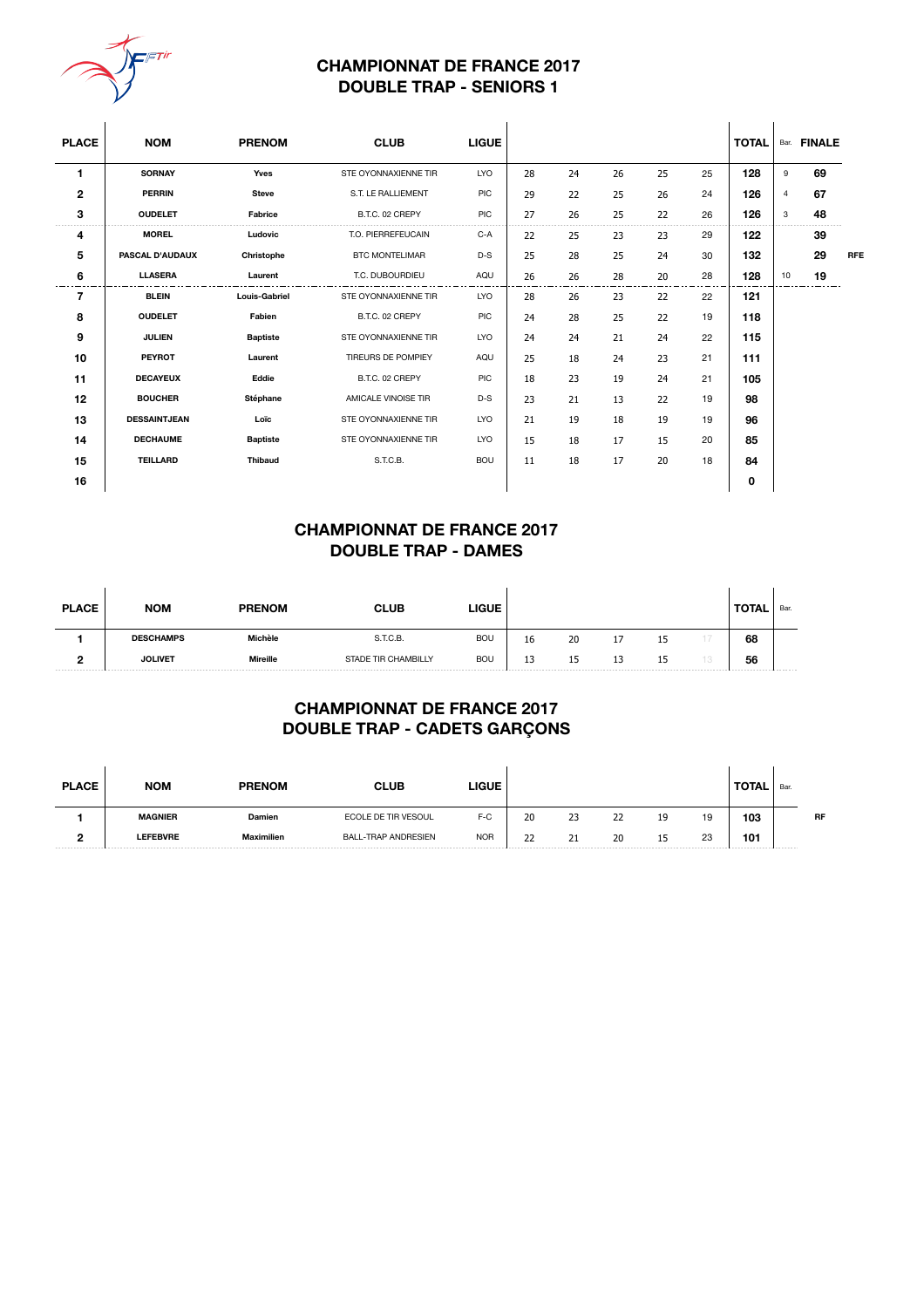## **SÉLECTIONS NATIONALES 2017 DOUBLE TRAP - SENIORS S2**

|                | <b>NOM</b>        | <b>PRENOM</b> | <b>CLUB</b>                | <b>LIGUE</b> |    |    |    |    |    | <b>TOTAL</b> | Bar. |
|----------------|-------------------|---------------|----------------------------|--------------|----|----|----|----|----|--------------|------|
|                | <b>PEYROT</b>     | Patrice       | TIREURS DE POMPIEY         | AQU          | 25 | 21 | 20 | 22 | 23 | 111          |      |
| $\overline{2}$ | <b>VANDELLE</b>   | Christophe    | STE OYONNAXIENNE TIR       | <b>LYO</b>   | 20 | 21 | 17 | 23 | 28 | 109          |      |
| 3              | <b>RHUGUET</b>    | <b>Xavier</b> | ECOLE DE TIR VESOUL        | $F-C$        | 22 | 23 | 16 | 22 | 19 | 102          |      |
| 4              | <b>COURBINEAU</b> | Daniel        | TIREURS DE POMPIEY         | AQU          | 23 | 23 | 17 | 15 | 21 | 99           |      |
| 5              | <b>COSSI</b>      | Jean-Louis    | ECOLE DE TIR VESOUL        | $F-C$        | 15 | 21 | 22 | 19 | 20 | 97           |      |
| 6              | <b>BOSCARIOL</b>  | Thierry       | <b>B.T.C. CHATELAILLON</b> | $P-C$        | 15 | 18 | 20 | 19 | 19 | 91           |      |
|                | <b>GRENIER</b>    | Patrice       | B.T.C. 02 CREPY            | <b>PIC</b>   | 14 | 13 | 13 | 15 | 20 | 75           |      |
| 8              | <b>MAGNIER</b>    | Thierry       | ECOLE DE TIR VESOUL        | $F-C$        | 12 | 15 | 15 | 10 | 19 | 71           |      |

### **SÉLECTIONS NATIONALES 2017 DOUBLE TRAP - SENIORS S3**

|   | <b>NOM</b>         | <b>PRENOM</b>  | <b>CLUB</b>                | <b>LIGUE</b> |    |    |    |    |    | <b>TOTAL</b> | Bar. |           |
|---|--------------------|----------------|----------------------------|--------------|----|----|----|----|----|--------------|------|-----------|
|   | <b>BOUTIN</b>      | <b>Maurice</b> | <b>TIREURS DE POMPIEY</b>  | AQU          | 22 | 23 | 19 | 23 | 25 | 112          |      | <b>RF</b> |
| 2 | <b>DESCHAMPS</b>   | Michel         | S.T.C.B.                   | <b>BOU</b>   | 22 | 20 | 24 | 22 | 21 | 109          |      |           |
| 3 | <b>BROCARD</b>     | Raymond        | <b>B.T.C. JURASSIEN</b>    | $F-C$        | 24 | 18 | 21 | 20 | 16 | 99           |      |           |
| 4 | <b>MOREL</b>       | Gilles         | STE OYONNAXIENNE TIR       | <b>LYO</b>   | 18 | 21 | 18 | 20 | 17 | 94           |      |           |
| 5 | <b>NICOLAS</b>     | Roger          | STE OYONNAXIENNE TIR       | LYO          | 16 | 17 | 19 | 15 | 18 | 85           |      |           |
| 6 | <b>MARTINET</b>    | Michel         | STE OYONNAXIENNE TIR       | LYO          | 14 | 17 | 18 | 17 | 18 | 84           |      |           |
| 7 | <b>BALLAND</b>     | André          | <b>BALL-TRAP ANDRESIEN</b> | <b>NOR</b>   | 18 | 14 | 16 | 15 | 13 | 76           |      |           |
| 8 | <b>CARNAT</b>      | <b>Robert</b>  | STADE TIR CHAMBILLY        | <b>BOU</b>   | 13 | 14 | 14 | 17 | 17 | 75           |      |           |
| 9 | <b>PEREZ CONDE</b> | Alain          | T.C. DUBOURDIEU            | AQU          | 12 | 14 | 15 | 12 | 10 | 63           |      |           |

**RF : Record de France - RFE : Record de France égalé**